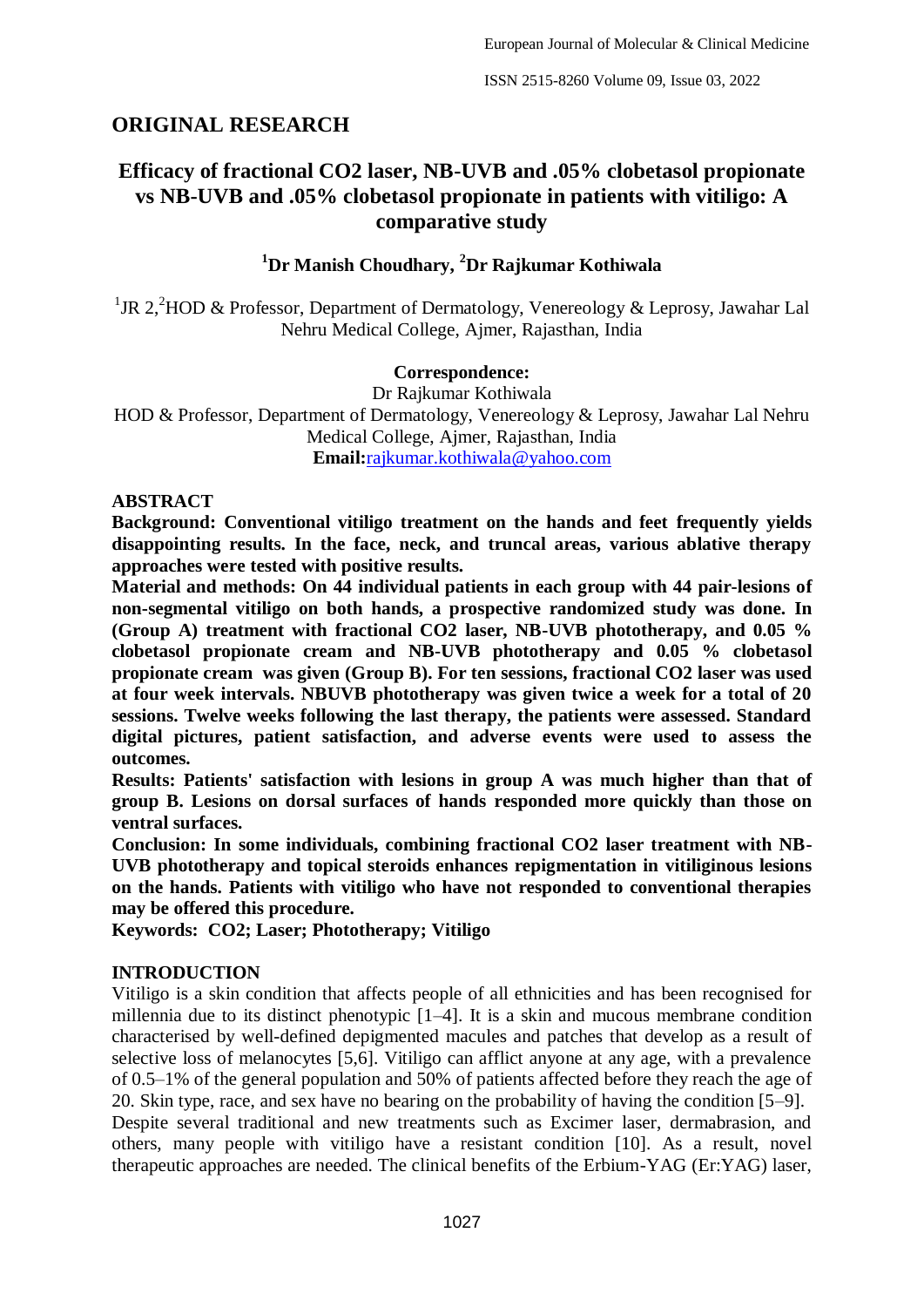which is routinely used for skin resurfacing, have been published. Resurfacing lasers (either Er:YAG or CO2), on the other hand, cause long-term wounds. Fractionated lasers are a new skin resurfacing method based on the fractional photothermolysis theory proposed by Manstein et al. [11]. These lasers have been found to be effective in treating photoaging alterations and scars on the face, as well as having a better safety and recovery profile than standard CO2 laser resurfacing [12,13].

Fractionated lasers do not ablate the entire epidermis, leaving undamaged skin between coagulated necrotic columns afterward. This trait aids in the healing of the skin. In sunny areas, sun exposure is a practical alternative that may save patients from repeated hospital visits.

#### **Material and Methods**

The study was conducted at Vitiligo Clinic of the Dermatology Outpatient Department, Jawahar Lal Nehru Medical College, Ajmer. In this study, 40 adult patients with NSV were included. Patients had to be over the age of 18 and have stable, non-segmental vitiligo on both hands, as well as be willing to follow the study procedures. They were ruled out if they had undergone treatment during the previous month (with topical medicine, laser, phototherapy, systemic corticosteroids, or immunosuppressants), were pregnant or lactating, or had a history of photosensitivity, hypertrophic scars, or keloids. If the Koebner phenomenon was present, they were also ruled out.

Before the treatment, the skin was washed with a gentle cleanser. One hand was randomly assigned to receive fractional CO2 Laser 10,600 nm therapy for ten weeks. Under occlusion, a local anesthetic cream was applied to the entire area to be treated with laser for 30 minutes. In addition, for all participants, a cold air cooling device was utilized to cool the skin during laser irradiation at a cooling level of 4 to relieve pain.

For ten weeks, the laser-treated side was treated with fractional CO2 Laser 10,600 nm at 4 week intervals. The treatment parameters were as follows: in the static mode, a pulse energy of 100 mJ and a spot density of 150 spots cm2 were used, with two passes utilising a 300 density tip. The whole vitiliginous lesions were irradiated with the laser, plus a 2-mm zone beyond the lesional border. Both hands were treated with NB-UVB using a phototherapy equipment developed for hands immediately after the laser treatment (M-series, Bryan, OH). The light source is made up of ten NB-UVB fluorescent tubes that emit a spectrum of wavelengths ranging from 310 to 315 nanometers. The phototherapy was initiated at a dose of 500 mJ/cm2 regardless of skin type, with a 20 percent increase per session until a mild degree of erythema was achieved, which vanished the next day. If the erythema persisted for more than 48 hours, the dose was reduced to the lowest level that had no effect. NB-UVB dosages were given to both hands at the same time. On non-consecutive days, phototherapy sessions were delivered twice weekly for a total of 20 sessions. On the day of the procedure, a topical 0.05 percent clobetasol propionate cream was administered to all lesions and continued twice daily for the duration of the study. "Group A" vitiliginous lesions were treated with fractional CO2 laser, NB-UVB phototherapy, and 0.05 percent clobetasol propionate cream. "Group B" vitiligo lesions were treated with NB-UVB phototherapy and 0.05 percent clobetasol propionate cream. The patients were followed up on every four weeks for the next 12 weeks after the final therapy.

At baseline, before each treatment session, and 12 weeks after the final treatment, standard digital pictures of the dorsal side of both hands were obtained. We used a quartile grading scale to assess vitiligo improvement (grade 0: no improvement; grade 1, 1–25 percent repigmentation: minimal; grade 2, 26–50 percent repigmentation: moderate; grade 3, 51–75 percent repigmentation: good; and grade  $4$ ,  $> 75$  percent repigmentation: excellent). In the analysis, the mean of the two dermatologists' assessments was employed. Patients were also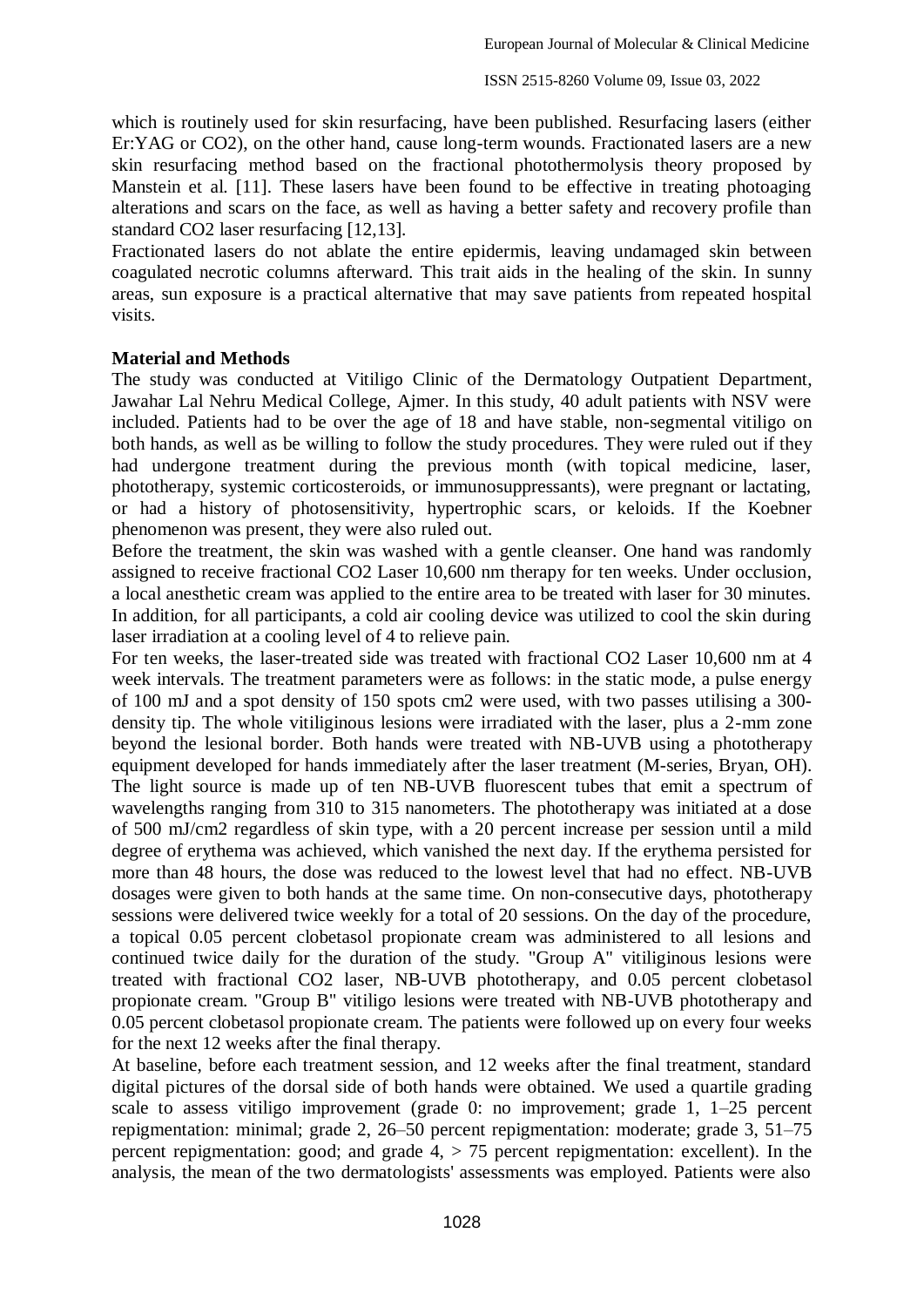asked to rate their overall happiness on a 10-point visual analogue scale (VAS; 0 14% dissatisfied, 10 14% extremely delighted). At each follow-up appointment, adverse events and complications were noted.

## **STATISTICAL ANALYSIS**

Continuous variables (i.e., age, physician grading score, VAS) were expressed in terms of mean standard deviation, whereas categorical variables (i.e., age, physician grading score, VAS) were expressed in terms of mean standard deviation. The Wilcoxon rank sum test was used to compare the physician grading score and VAS between two groups. The Fisher exact test was used to compare the number of patients who attained various degrees of repigmentation. Statistical significance was defined as a P-value of 0.05 or less.

## **RESULTS**

A total of 44 non-segmental vitiligo patients with symmetrical vitiliginous lesions on both hands or fingers were included in the study. The 12-week follow-up period was completed by 40 patients (25 females and 15 males). Due to the inconvenient follow-up schedule, four patients dropped out during the follow-up period. The average age of the participants in the study was  $51.2$  (8.5) years. The average illness lasted 70.58 (25.69) months. III (n= 6), IV (n  $=18$ ), and V (n = 16) were the skin types. There were a total of 26 paired lesions treated (26) lesions in group A and 26 lesions in group B). Each pair is symmetrical in some way.

Follicular, diffuse, marginal, and mixed patterns of repigmentation were identified in our study. A mixed pattern of repigmentation was detected in 17 of the 40 respondents in group A

| <b>Response</b>                         | Group A $n\frac{6}{6}$ | Group B $n\frac{6}{6}$ |
|-----------------------------------------|------------------------|------------------------|
| No response                             | 17(42.5%)              | 23(57.5%)              |
| Minimal response $(1-25\%$ improvement) | 5(12.5%)               | 8 (20%)                |
| Moderate response (26–50% improvement)  | 9(22.5%)               | $4(10\%)$              |
| Good response $(51-75\%$ improvement)   | 6(15%)                 | $1(2.5\%)$             |
| Excellent response (>75% improvement)   | 3(7.5%)                | $4(10\%)$              |

**Table 1: Response to Therapy in Group A and Group B**

## **DISCUSSION**

In vitiligo patients, a combination of several ablative and conventional treatment were tested, and the results were positive. Combination of Er:YAG laser ablation followed by 5 fluorouracil application and NB-UVB phototherapy [14], combined dermabrasion with 5 fluorouracil [15], combined Er:YAG laser ablation plus topical steroids and NB-UVB phototherapy [16], combined microdermabrasion and pimecrolimus cream [17], and combined fractional ablative CO2 laser and NB-UVB [18] are among them.

Despite the positive results of the previous ablative treatments, the depth created by laser resurfacing and dermabrasion can be difficult to control at times. Following these techniques, delayed healing and scarring are likely, especially in places with atrophic skin, such as lesions previously treated with topical corticosteroids. Fractional laser systems apply the fractional photothermolysis hypothesis, which was first proposed in 2004 [19], for laser skin resurfacing. Multiple coagulated necrotic columns or microscopic thermal damage zones are created by the modality, which are surrounded by an intact area of spared epidermis and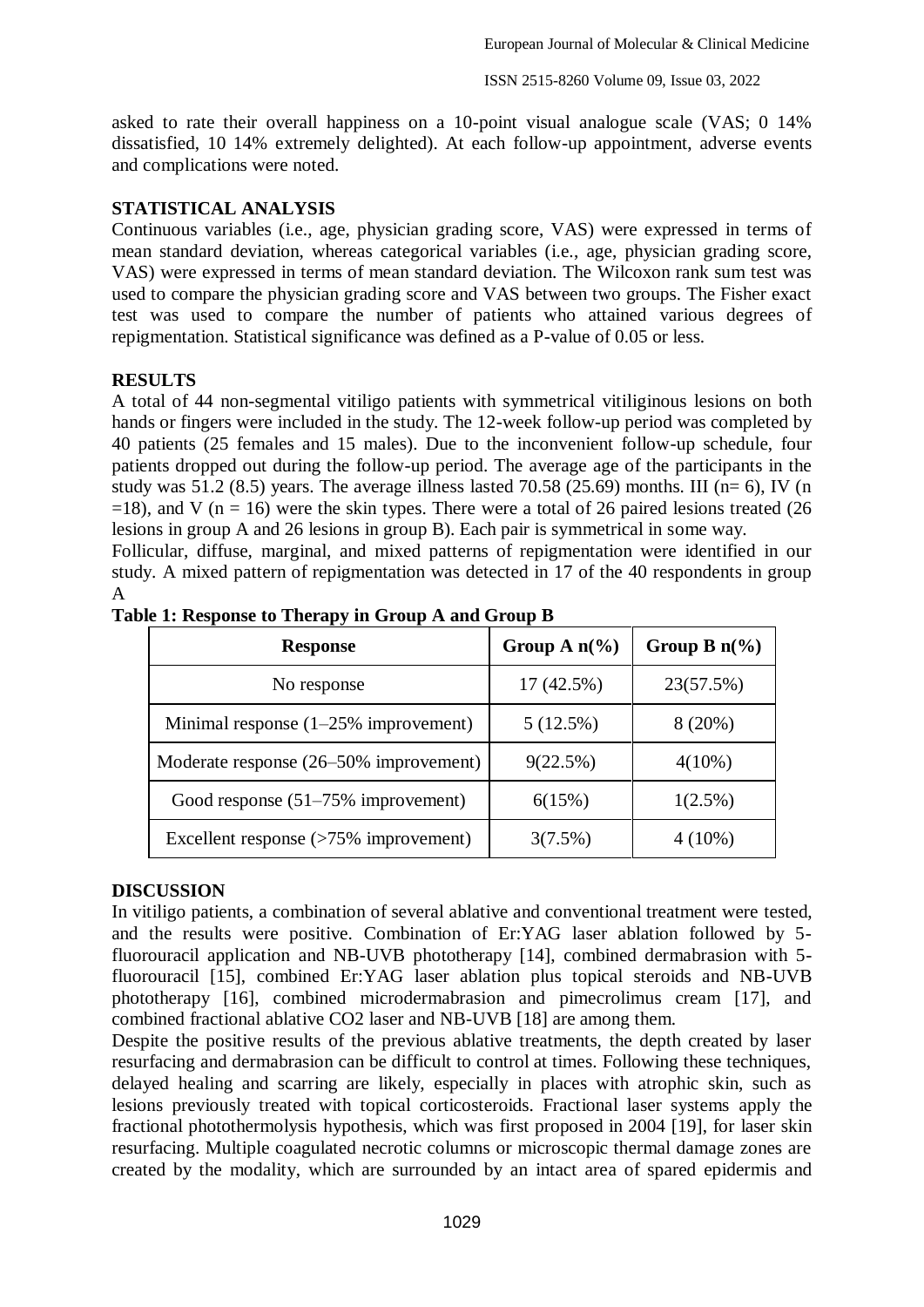dermis. When compared to typical laser resurfacing, this technology provides for quick repair of laser-induced thermal injury and improves the skin healing process, resulting in an enhanced safety profile [20,21].

Pain is the most common adverse event in fractional CO2 laser treatment in terms of side effects. Our study's mean pain score was 4.49 out of ten, which is much lower than Er: YAG resurfacing's pain score of 6.2 out of ten. In our investigation, no hypertrophic scar was detected, which is consistent with prior fractional CO2 laser studies [13,14]. Hypertrophic scars, on the other hand, appeared in two of the 24 Er:YAG resurfaced lesions [12]. The occurrence of hypertrophic scars, on the other hand, is dependent not only on the type of laser used, but also on the parameter used, which reflects the degree of injury as well as the patient's proclivity to form hypertrophic scars. When using a fractional CO2 laser with an aggressive setting, we felt that hypertrophic scars may still arise in patients who are prone to scarring.

To further confirm the efficacy of fractional co2 laser more studies with larger sample size are needed.

## **CONCLUSION**

In conclusion, when comparing ablative fractional CO2 laser, NB-UVB phototherapy, and 0.05 percent clobetasol propionate cream to NB-UVB and 0.05 percent clobetasol propionate cream, we found that combined ablative fractional CO2 laser, NB-UVB phototherapy, and 0.05 percent clobetasol propionate cream produced significant improvement in recalcitrant vitiligo with no serious side effects. Patients who have not responded to prior therapy options may be offered this approach.

## **REFERENCES**

- 1. Burns T, Breathnach S, Cox N, Griffiths C. Rook's textbook of dermatology, Vol. II, 7th edition. Oxford: Blackwell Science; 2004. 39:52–57.
- 2. Koranue RV, Sachdeva KG. Vitiligo. Int J Dermatol 1988;27:676–681.
- 3. Birlea SA, Fain PR, Spritz RA. A Romanian population isolate with high frequency of vitiligo and associated autoimmune diseases. Arch Dermatol 2008;144:310–316.
- 4. Howitz J, Brodthagen H, Schwartz M, Thomsen K. Prevalence of vitiligo. Arch Dermatol 1977;113:47–52.
- 5. Kyriakis KP, Palamaras I, Tsele E, Michailides C, Terzoudi S. Case detection rates of vitiligo by gender and age. Int J Dermatol 2009;48:328–329.
- 6. Zhang Z, Xu SX, Zhang FY, Yin XY, Yang S, Xiao FL, Du WH, Wang JF, Lv YM, Tang HY, Zhang XJ. The analysis of genetics and associated autoimmune diseases in Chinese vitiligo patients. Arch Dermatol Res 2009;301:167–173.
- 7. Porter JR, Beuf AH. Racial variation in reaction to physical stigma: a study of degree of disturbance by vitiligo among black and white patients. J Health Soc Behav 1991;32: 192–204.
- 8. Nanda A, Kaur S, Bhakoo ON, Dhall K. Survey of cutaneous lesions in Indian newborns. Pediatr Dermatol 1989;6: 39–42.
- 9. Tamer E, Ilhan MN, Polat M, Lenk N, Alli N. Prevalence of skin diseases among pediatric patients in Turkey. J Dermatol 2008;35:413–418.
- 10. Patel NS, Paghdal KV, Cohen GF. Advanced treatment modalities for vitiligo. Dermatol Surg 2012;38:381–391.
- 11. Manstein D, Herron GS, Sink RK, Tanner H, Anderson RR. Fractional photothermolysis: A new concept for cutaneous remodeling using microscopic patterns of thermal injury. Lasers Surg Med 2004;34:426–438.